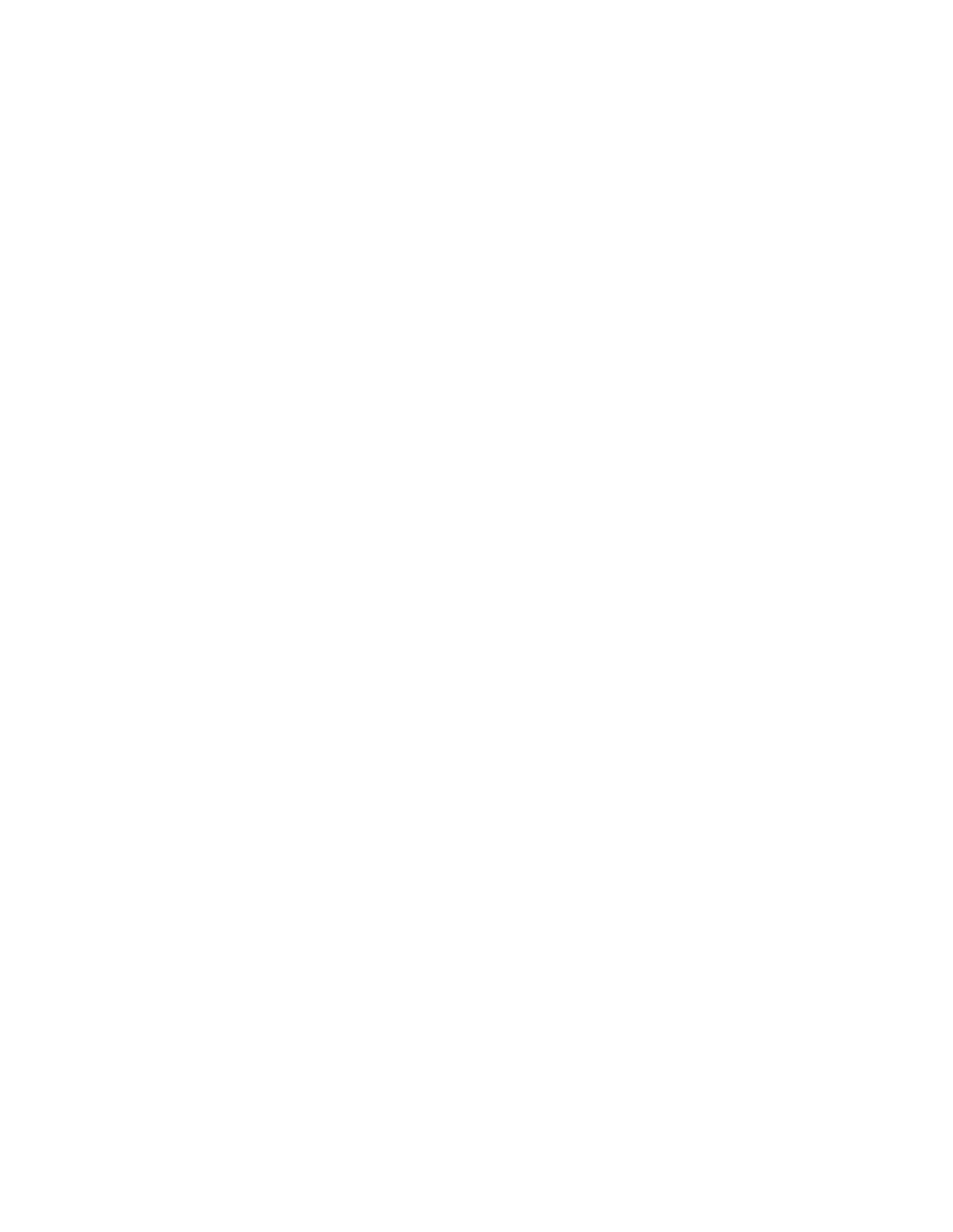## **Statement to The International Monetary and Financial Committee By Mohammed Aljadaan Minister of Finance and Acting Minister of Economy and Planning Saudi Arabia April 2021**

#### *Global Economic Context*

**A year ago, the global economy was hit hard by a crisis like no other, and the world subsequently entered a period of extreme uncertainty.** Today, the international community stands at a critical juncture as it continues to grapple with the devastating health and socioeconomic consequences of the COVID-19 pandemic. We are beginning to see signs of economic recovery and slowdown in the spread of the virus. However, downside risks remain significant, including those arising from renewed virus outbreaks. On the health front, the development of safe and effective vaccines has given the world hope in beating the virus and returning to normalcy. On the economic front, the forceful policy response to the pandemic has helped in avoiding deeper global economic downturn and in mitigating economic hardship and job loss. I commend IMF's swift response to the COVID-19 pandemic with unprecedented support to member countries through emergency financing and policy advice. Going forward, we must turn this crisis into an opportunity and invest in stronger and more inclusive growth for the benefit of all.

**The continuous improvement in the global economic outlook is encouraging.** However, widespread and equitable access to vaccines worldwide is key to address divergent paths to recovery. In this unprecedented global health crisis, we see that countries are still required to maintain their policy support, where warranted, to mitigate economic scarring and support the recovery. Given that limited fiscal space is a key challenge in many countries, fiscal support measures should be targeted towards the most affected sectors and firms. While easy financial conditions continue to support the recovery, financial stability risks need to be closely monitored while striking the right balance between supporting the economy and safeguarding the stability of the global financial system.

**Multilateral cooperation is key to overcome the health crisis and ensure lasting economic recovery.** We've witnessed the impact of global cooperation and coordination on fiscal and monetary support, which helped avoid a deeper economic recession last year. Building on that, the international community must come together and act swiftly in contributing more to the funding of the COVAX facility and ensuring accelerated access to vaccines. Indeed, the world will not be safe from the COVID-19 pandemic unless everyone is safe in every part of the world. The G20, under the Saudi Presidency, called for equitable and affordable access to safe and effective COVID-19 vaccines, diagnostics, and therapeutics for all. Saudi Arabia, on its part, remains fully committed to supporting these efforts and has pledged 500 million US dollars to muster international efforts to fight the pandemic. Further, global trade that is more open and less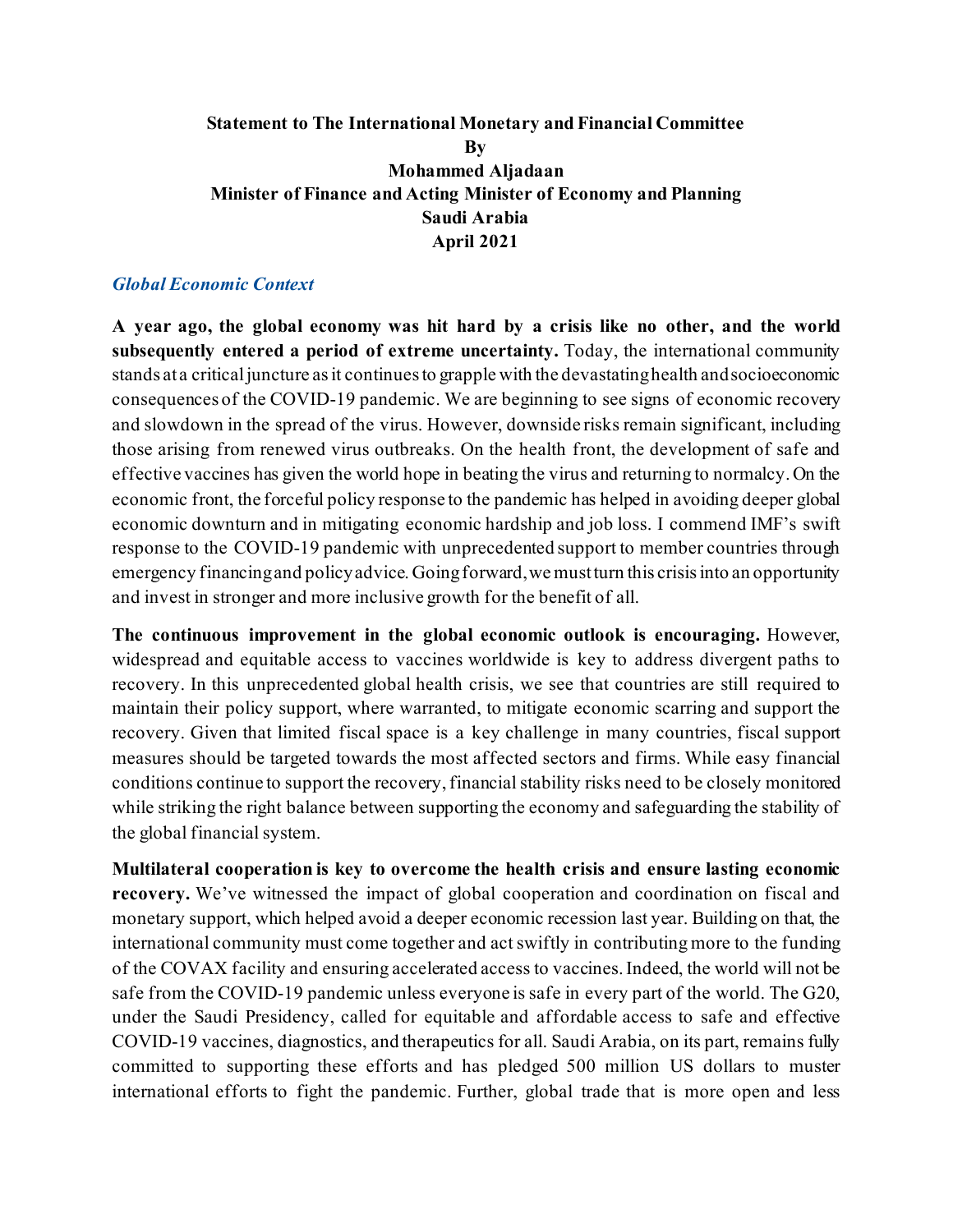restrictive would be instrumental in ensuring a faster and more resilient recovery. Hence, facilitating the supply of health products and vaccines and its free movements across borders should be the immediate priority to fight the pandemic worldwide and exit the crisis, and more importantly to prevent the risk of new and more infectious mutations.

#### *The Saudi Economy: from Containment to Sustainable and Inclusive Recovery*

**Strong economic fundamentals together with the forcefuland wide-ranging containment and support measures allowed Saudi Arabia to hold up strongly against the pandemic fallout.** In addition to a notable reduction in unemployment rate after slight increase, economic activity picked up strongly in the second half of last year, following a robust rebound in non-oil sector growth. This has been made possible thanks to the effective measures taken by the government of Saudi Arabia to address the pandemic. In view of the uncertainty surrounding the COVID-19 and the risks associated with it, the Kingdom is firmly committed to continue implementing targeted health and supportive macroeconomic policies to protect lives and livelihoods and support recovery as highlighted in the 2021 Budget Statement. Among others, targeted social benefits and subsides will continue to be prioritized through reform of the social protection system. Also, it is worth mentioning that in recognition of the importance of continued global solidarity and cooperation in combatting the pandemic, Saudi Arabia stands ready to continue to build on the noteworthy achievements of the Kingdom's G20 presidency.

**Saudi Arabia remains committed to advance its structural reform agenda towards a more sustainable and inclusive growth, guided by Vision 2030 and the newly announced Green Initiatives.** Over the past few years, several milestones have been realized following the implementation of initiatives under the thirteen Vision Realization Programs (VRPs), including structural, economic and fiscal reforms. Aside from stimulating economic growth, especially for the private sector, these efforts have helped greatly in supporting economic resilience during the health crisis, including through the advancements made on the digital infrastructure. Looking ahead, the Kingdom remains determined to achieve stronger economic diversification and spur job creation. To this end, Saudi Arabia will continue to strengthen the role of the private sector. This will be supported by the launch of an ambitious program "**Shareek**", which envisages investments amounting to SR12 trillion (\$3.2 trillion) covering the period until 2030. Other priorities include further improving the business climate and facilitating new investment opportunities in various sectors, including manufacturing, telecom, digital transformation, tourism, entertainment, infrastructure and logistic services. In addition, Saudi Arabia remains committed to addressing the climate change challenges at the national, regional, and international levels. At the national and regional levels, Saudi Arabia has recently launched two new green initiatives: the Saudi Green Initiative and the Middle East Green Initiative, with the aim of combating climate change,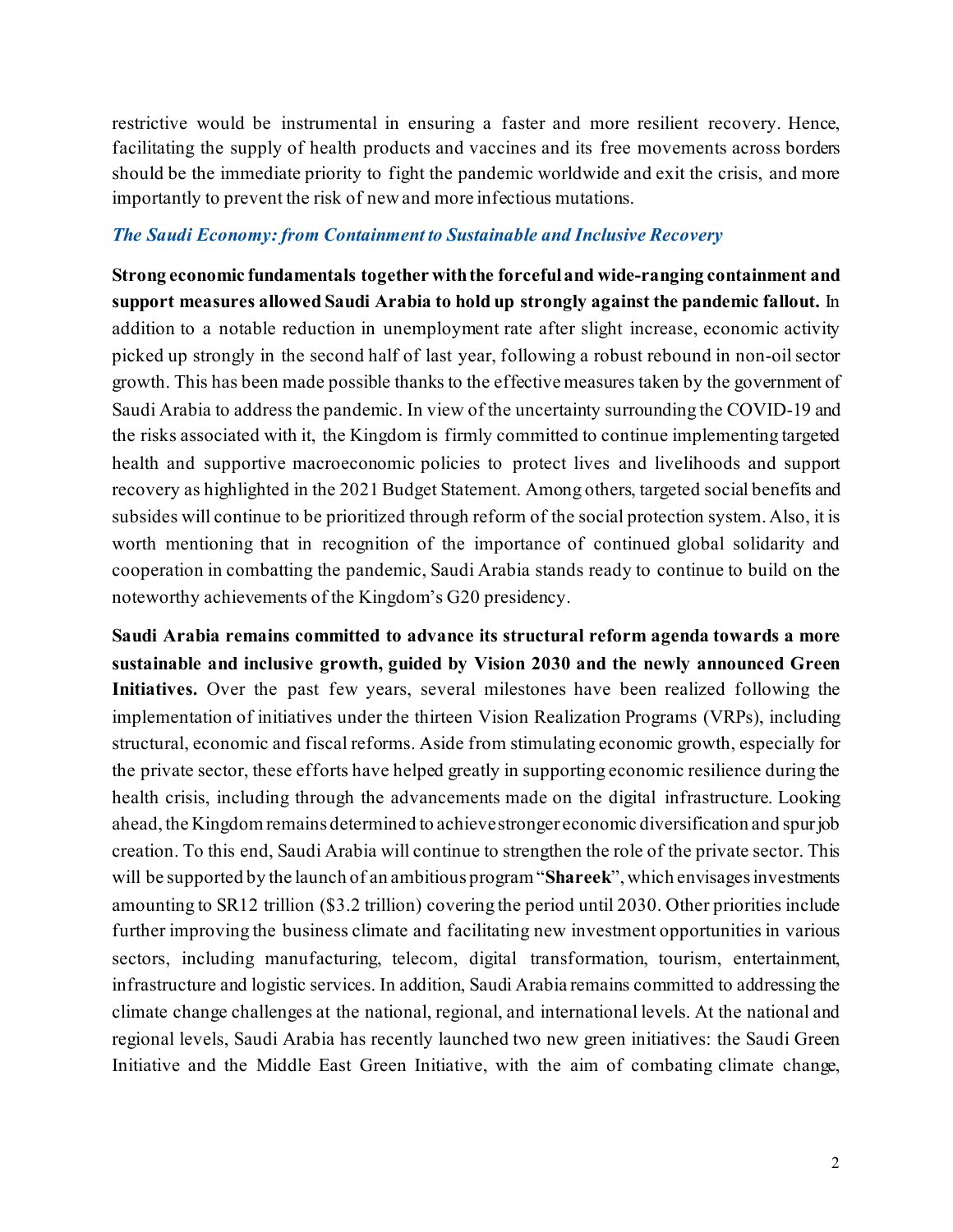protecting coral reefs, reducing land degradation and strengthening the role of Saudi Arabia in the green era.

### *Global Policy Agenda (GPA)*

**We welcome the Managing Director's GPA. We agree that the global economic outlook is marked by high uncertainty and great divergence.** We need to remain vigilant and responsive to mitigate downside risks and proactively address current and preexisting challenges. The IMF's response has been critical since the onset of this pandemic. We welcome deployment of the Fund's resources to combat the virus outbreak and look forward to further advancing work on the global recovery. We also take positive note of the work on exploring reforms of the Fund's facilities for providing financial support to low-income countries (LICs) in response to the extraordinary situation that these countries face in the coming years.

**Given the elevated risks for high debt distress in many countries, we should remain focused on addressing the more urgent concerns of these countries and ensure a path towards debt sustainability.** In this spirt, we would like to express our appreciation to the IMF and WBG for the support provided to the G20 DSSI and Common Framework for Debt Treatments beyond the DSSI, including the committed net positive transfers to DSSI-eligible countries during this difficult period. On the DSSI, we are pleased that this emergency response continues to provide breathing space for the poorest countries and support greater transparency of public debt. Given the continued liquidity pressure, we support a six-month extension of the DSSI through December 2021 to help eligible countries meet their enlarged financing needs and fight poverty. However, solvency risks need be tackled through deeper debt treatments and longer-term structural approaches. The Common Framework provides much-needed platform for coordination among creditors to facilitate timely and orderly debt treatments for beneficiary countries on a case-bycase basis while ensuring fair burden sharing. To this end, it is critical to implement the Common Framework swiftly and effectively. Here, we underscore the important role of the IMF and WBG in the implementation phase, as the restructuring will be based on an IMF-WBG Debt Sustainability Analysis (DSA) and consistent with the parameters of an IMF-supported upper credit tranche (UTC) program. In addition, we call on the IMF and WBG to enhance their communication with eligible countries as well as the broader public to clarify the nature of the Common Framework and the DSSI. The G20 has also a critical role to play in this area, and we call on the private sector, when requested by eligible countries, to take part in the DSSI on comparable terms. In this context, we reaffirm Saudi Arabia's commitmentto actively engage with all stakeholders, including eligible countries, other creditors, and international organizations to help in implementing the G20 Common Framework effectively. More broadly, advancing the implementation of the joint IMF/WB multipronged approach for addressing debt vulnerabilities remains a priority.